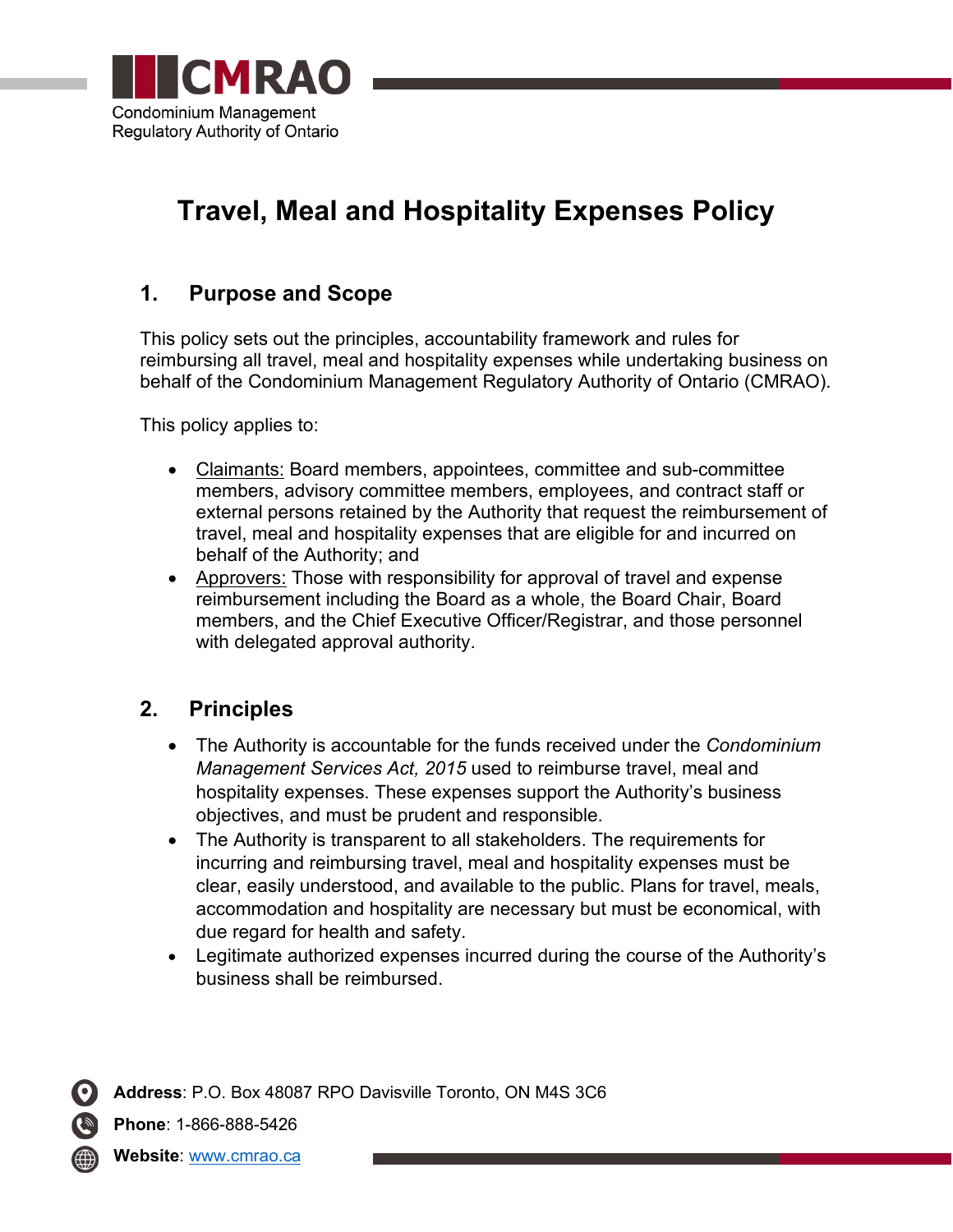### **3. Accountability Framework**

- Appropriate approvals must be obtained in writing before incurring expenses. If no prior approval was obtained, then a satisfactory written explanation must be provided.
- Prior written approval is required for travel (see Appendix A for more information).
- Prior written approval of the Chief Executive Officer/Registrar is required for hospitality events where alcohol will be served. If the event is being hosted by the Chief Executive Officer/Registrar, the Board Chair must provide prior written approval.
- Expenses incurred by the Chair will be approved by the Secretary/Treasurer of the Board.
- Expenses cannot be self-approved.
- Original, itemized receipts<sup>[1](#page-1-0)</sup> must be submitted with all claims (credit card slips are not sufficient). If there is not an itemized receipt, then a satisfactory written explanation must be submitted, and the expense may not be approved.

### **4. Mandatory Requirements**

- Other options for meetings should be considered before travel is approved, including audio, video or web conferences.
- Alcohol may not be claimed by an individual and will not be reimbursed as part of a travel or meal expense.
- Hospitality<sup>[2](#page-1-1)</sup> may be extended by the Authority to people who are not engaged in work for the Authority if it can facilitate the Authority's core business and when it is considered desirable as a matter of courtesy or protocol. Food must always be served at hospitality events where alcohol is available, and the cost of any alcohol should not exceed the cost of the food.
- Social events for the Authority's employees, such as luncheons, picnics, farewell functions and celebrations are not reimbursable. Food and beverages served at these events must be contributed by staff.
- Consultants and other contractors will not be reimbursed for any hospitality, incidental or food expenses. However, where the contract between the Authority and a consultant provides for reimbursement of reasonable expenses for travel by air, rail or car or for hotel accommodation, the Authority shall reimburse these expenses in accordance with this policy, provided that they are approved in advance.

#### <span id="page-1-1"></span>Condominium Management Regulatory Authority of Ontario **Page 2 of 5**

<span id="page-1-0"></span><sup>1</sup> Original document identifying the vendor with the date and amount of each expense item paid by the claimant.

<sup>2</sup> The provision of food, beverage, accommodation, transportation and other amenities.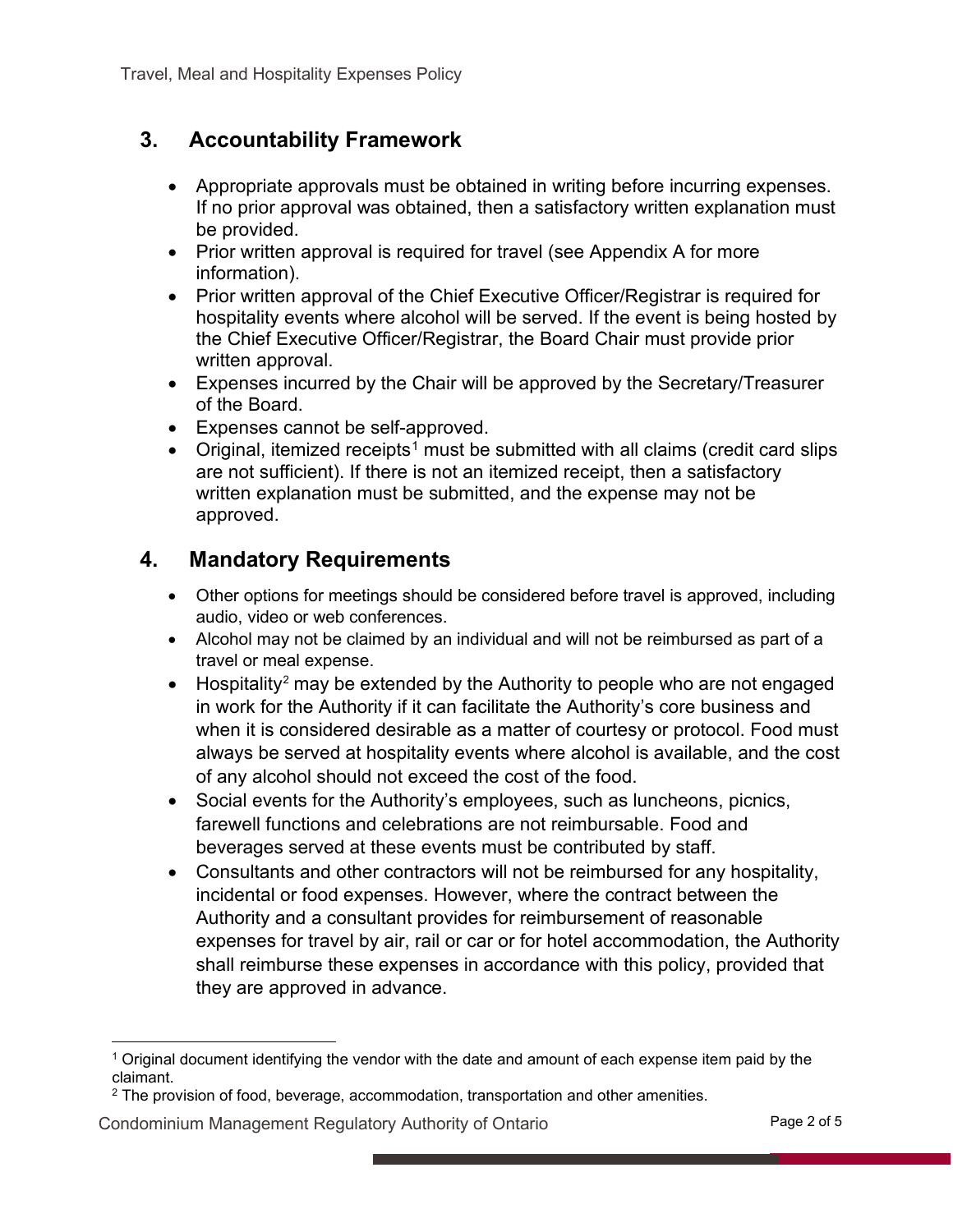- Claims must be submitted within 60 (sixty) days of the end of the month in which the expense was incurred. Failure to do so could result in disqualification for reimbursement.
- Overpayments are to be considered a debt owing to the Authority which must be reimbursed.
- Good record-keeping practices must be maintained for verification and audit purposes.

### **5. Eligible Reimbursable Expenses**

The Authority will reimburse direct out-of-pocket expenses for business purposes. Expenses of a personal nature are not eligible for reimbursement.

Eligible expenses include but are not limited to:

- Use of privately owned vehicle or business purposes (see Appendix B for reimbursable rates);
- Meals when travelling for business or business lunches/dinners (see Appendix B for reimbursable rates);
- Food/Refreshments for business meetings hosted by the Authority
- Transportation and accommodation when travelling for business purposes (see Appendix B for reimbursable rates); and
- Parking, taxi fare or public transportation when away from the workplace.

Non-eligible expenses include but are not limited to:

- Personal items, personal entertainment, personal care;
- Recreational items related to accommodation costs (mini-bar, video rental);
- Traffic, towing and parking violations;
- Travel costs for a regular commute between home and the Authority;
- Vehicle insurance on a privately-owned vehicle while on the Authority's business;
- Expenses incurred on behalf of family or friends; and
- Expenses not directly tied to conducting business of the Authority.

### **6. Reimbursement Records**

Records must be maintained for verification and audit purposes. Expense claims must include original or scanned itemized receipts (credit card slips are not sufficient). In the absence of an itemized receipt, a written explanation of why the receipt is unavailable must be submitted and a description itemizing and confirming the expense must be provided. Overpayment is considered to be a debt owing to the CMRAO and must be repaid.

Expenses for business meals require receipts and must adhere to the amounts allowed. The expense form is completed on a monthly basis and submitted to the Manager, Office of the CEO for processing.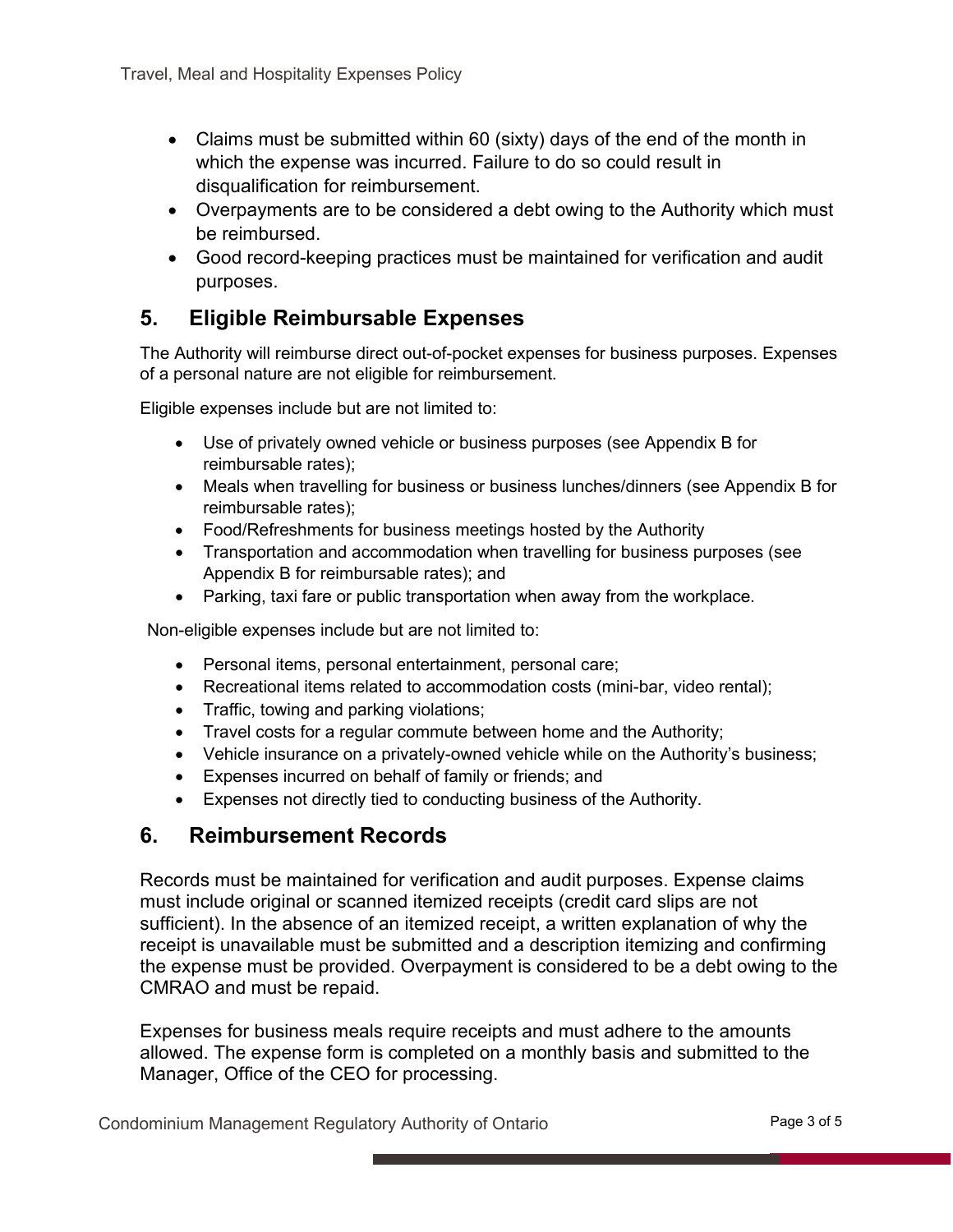# **Appendix A: Approvals Required for Travel**

#### **Travel Destination: Ontario**

CMRAO Chair: N/A CMRAO Board Member: CMRAO Chair Chief Executive Officer/Registar: N/A Stakeholder Advisory committee member: Chief Executive Officer/Registrar CMRAO Staff: Chief Executive Officer/Registrar

#### **Travel Destination: Canada and United States**

CMRAO Chair: CMRAO Board of Directors CMRAO Board Member: CMRAO Chair Chief Executive Officer/Registar: CMRAO Chair Stakeholder Advisory committee member: CMRAO Chair CMRAO Staff: Chief Executive Officer/Registrar

#### **Travel Destination: Outside Canada and Unites States**

CMRAO Chair: CMRAO Board of Directors CMRAO Board Member: CMRAO Chair Chief Executive Officer/Registar: CMRAO Chair Stakeholder Advisory committee member: CMRAO Chair CMRAO Staff: CMRAO Chair